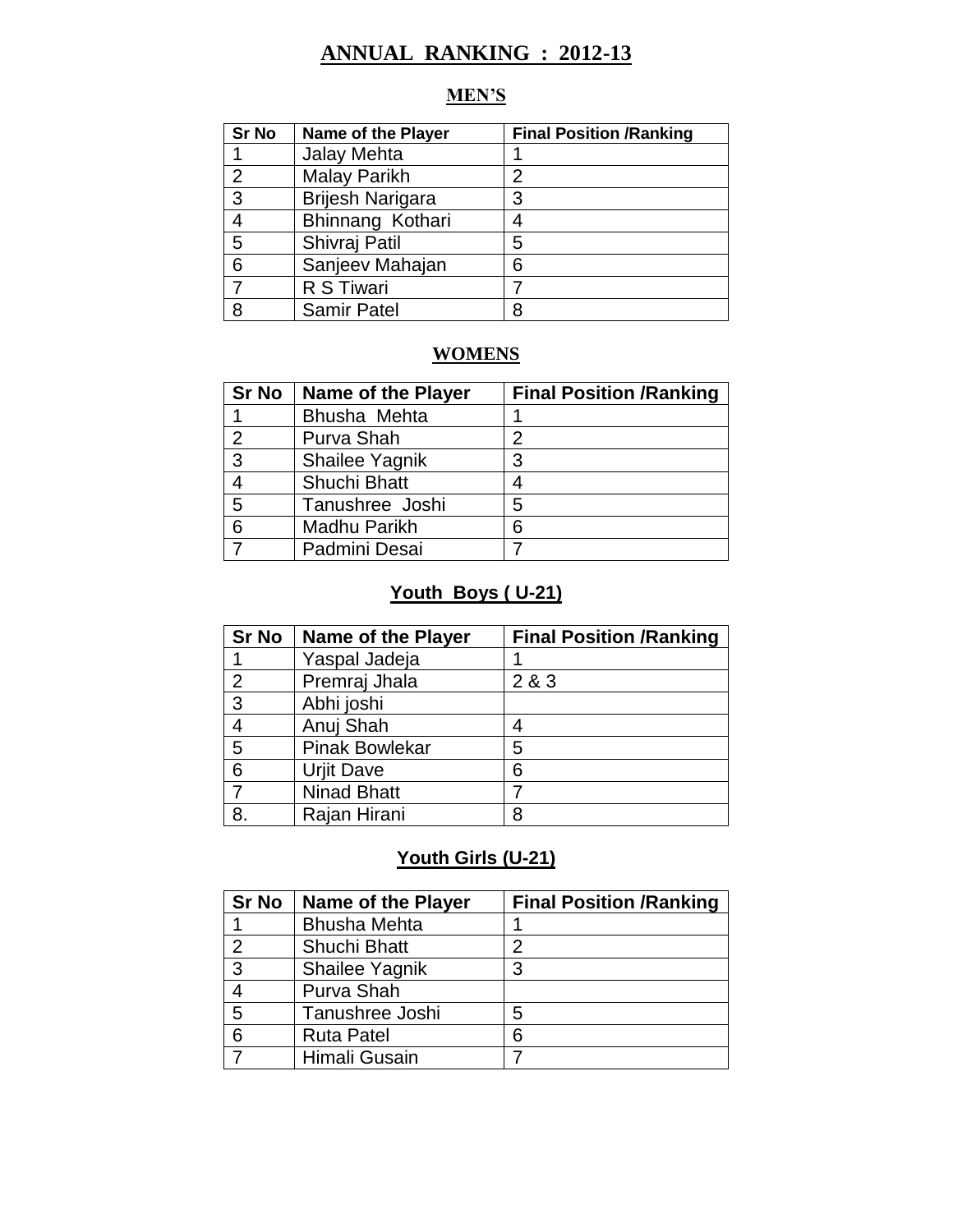## **JR. BOYS U/17**

| <b>Sr No</b>   | <b>Name of the Player</b> | <b>Final Position /Ranking</b> |
|----------------|---------------------------|--------------------------------|
|                | <b>Harsh Thakre</b>       |                                |
| $\overline{2}$ | Anuj Shah                 | 2                              |
| $\mathbf{3}$   | Abhi Joshi                | 3                              |
| $\overline{4}$ | Premraj Jhala             |                                |
| 5              | Aditya N.S.               | 5                              |
| 6              | <b>Pinak Bowlekar</b>     | 6                              |
| 7              | Manush Shah               |                                |
| 8              | Yaspal Jadeja             | 8                              |

### **JR. GIRLS U/17**

| <b>Sr No</b>   | <b>Name of the Player</b> | <b>Final Position /Ranking</b> |
|----------------|---------------------------|--------------------------------|
|                | <b>Bhusha Mehta</b>       |                                |
| $\overline{2}$ | Tanushree Joshi           | 2                              |
| $\overline{3}$ | Purva Shah                | 3                              |
| $\overline{4}$ | Aashka Shah               |                                |
| 5              | Himali Gusain             | 5 & 6                          |
| 6              | Janhvi Shah               |                                |
|                | Anjali N S                | 7 & 8                          |
| 8              | Shuchi Bhatt              |                                |

#### **SUB. JR. BOYS U/14**

| Sr No          | <b>Name of the Player</b> | <b>Final Position /Ranking</b> |
|----------------|---------------------------|--------------------------------|
|                | <b>Harsh Thakre</b>       |                                |
| $\overline{2}$ | <b>Pinak Bowlekar</b>     | 2                              |
| 3              | Aditya S                  | 3                              |
| 4              | Parikshit Sorathia        |                                |
| 5              | <b>Manush Shah</b>        | 5                              |
| 6              | <b>NInnad Bhatt</b>       | 6                              |
| $\overline{7}$ | Abhi Joshi                | 7 & 8                          |
| 8              | Aditya N.S.               |                                |

## **SUB. JR. GIRLS U/14**

| <b>Sr No</b>   | <b>Name of the Player</b> | <b>Final Position /Ranking</b> |
|----------------|---------------------------|--------------------------------|
|                | Tanushree Joshi           |                                |
| $\overline{2}$ | Janhvi Shah               | 2                              |
| 3              | Himali Gusain             | 3                              |
| $\overline{4}$ | Aashka Shah               | 4                              |
| 5              | Anjali N S                | 5                              |
| 6              | Anoushka Vaidya           | 6                              |
|                | Vaishnavi Vaghela         |                                |
| 8              | Anushree Iyenger          | 8                              |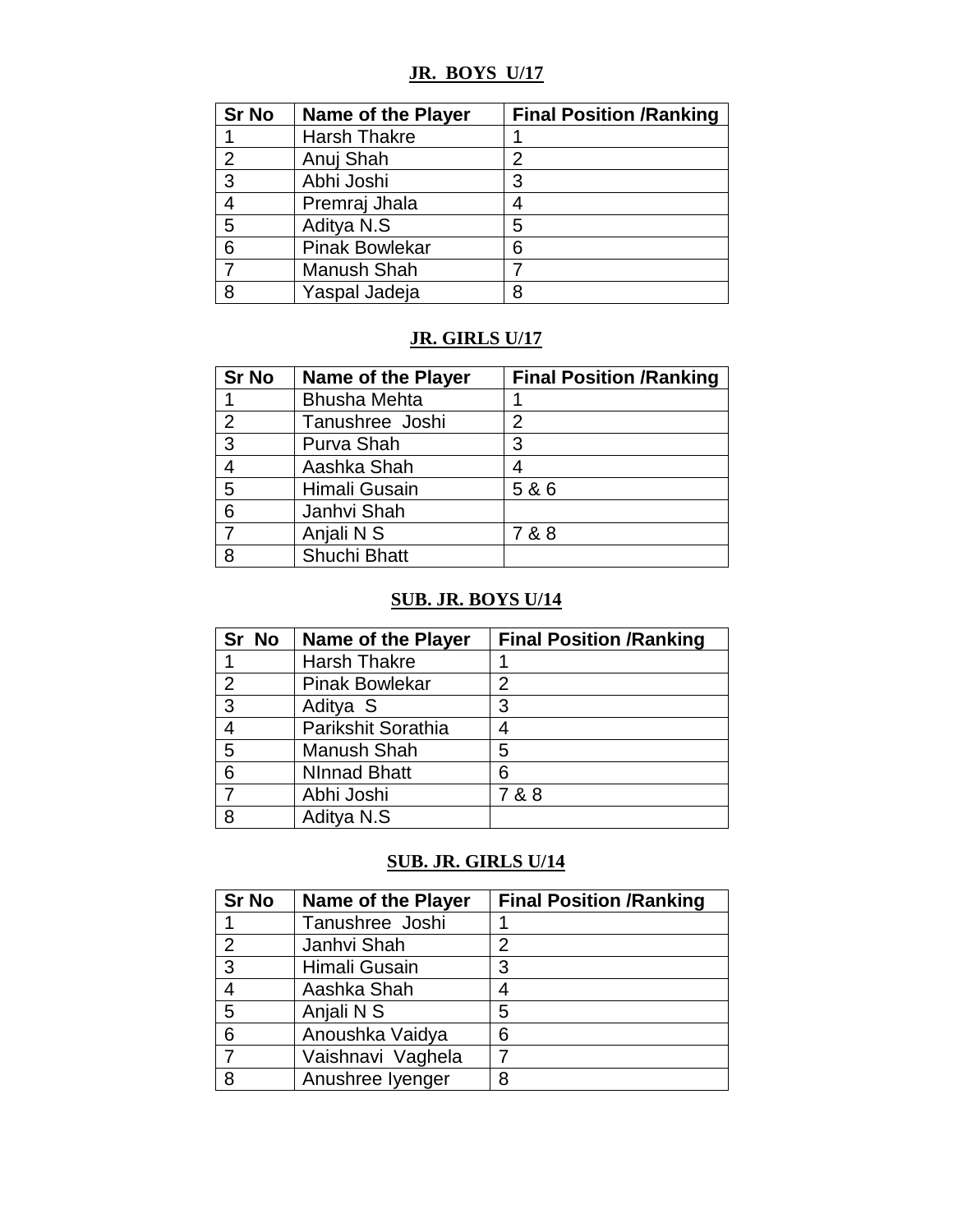# **CADET BOYS U/12**

| <b>Sr No</b>  | <b>Name of the Player</b> | <b>Final Position /Ranking</b> |
|---------------|---------------------------|--------------------------------|
|               | Manush Shah               |                                |
| $\mathcal{P}$ | Parikshit Sorathia        | 2                              |
| 3             | Samarth Bhardwaj          | 3                              |
|               | Aman Shah                 |                                |
| 5             | Dev Shah                  | 5                              |
| 6             | Chiradeep Saha Roy        | 6 & 7                          |
| 7             | Vidit Desai               |                                |
| 8             | Anarva Kamdar             | 8                              |

### **CADET GIRLS U/12**

| <b>Sr No</b>   | <b>Name of the Player</b> | <b>Final Position /Ranking</b> |
|----------------|---------------------------|--------------------------------|
|                | Anoushka Vaidya           |                                |
| $\overline{2}$ | <b>Hetvi Patel</b>        | 2                              |
| $\overline{3}$ | Devika Honarao            | 3                              |
| $\overline{4}$ | Mansha sheth              | 4 & 5                          |
| $\overline{5}$ | Kashish Goswami           |                                |
| 6              | Poorna Dalia              | 6                              |
|                | Ankita Dimri              | 7 & 8                          |
| 8              | Diya Thakar               |                                |

## **MEN'S VETERAN'S 40 +**

| <b>Sr No</b>   | <b>Name of the Player</b> | <b>Final Position /Ranking</b> |
|----------------|---------------------------|--------------------------------|
|                | Sanjeev Mahajan           |                                |
| $\overline{2}$ | <b>Jityang Bhatt</b>      | 2                              |
| 3              | Dr. Atul Gupte            | 3                              |
| $\overline{4}$ | H A Chauhan               | 4 & 5                          |
| 5              | <b>Manish Patel</b>       |                                |
| 6              | <b>Dhavlesh Gusain</b>    | 6                              |
|                | Manish Kapadia            |                                |
| 8              | <b>Samir Patel</b>        | 8                              |

#### **WOMEN'S VETERAN'S 40 +**

| <b>Sr No</b>   | Name of the Player | <b>Final Position /Ranking</b> |
|----------------|--------------------|--------------------------------|
|                | Shubhangi Bhatt    |                                |
| $\overline{2}$ | Vatsala Kadam      | 2                              |
| 3              | DR. Mayaben Patel  | 3                              |
| 4              | Padmini Desai      |                                |
| 5              | Madhu Parikh       | 5                              |
| 6              | Aanula Barupal     | 6                              |
|                | P.N.Lakshami       |                                |